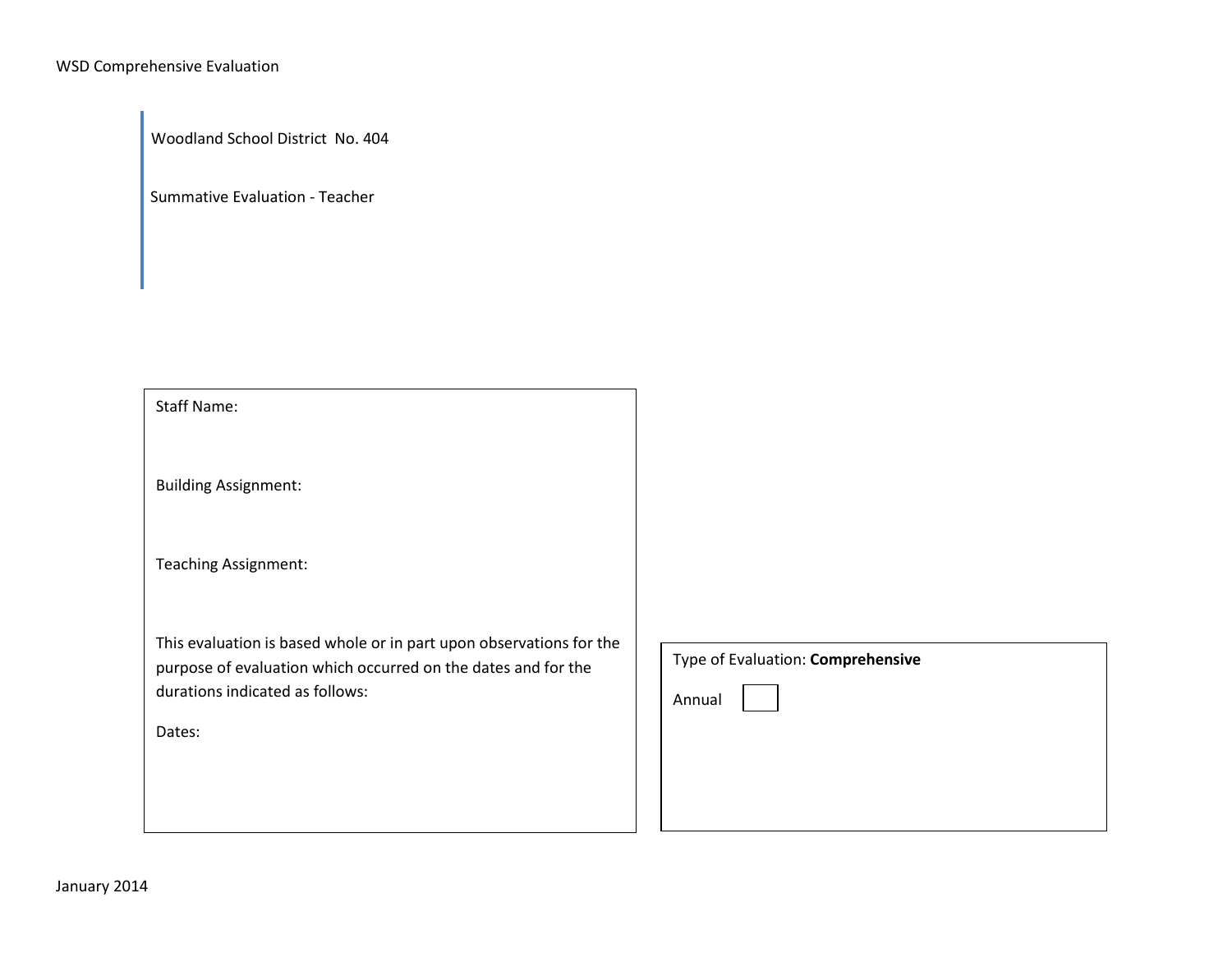WSD Comprehensive Evaluation 2012-2013

| Summary of Criteria Performance: Score all Criteria                                                                                                        | Score           | $1 - 4$ |
|------------------------------------------------------------------------------------------------------------------------------------------------------------|-----------------|---------|
| Criterion 1: Centering Instruction on high expectations for student achievement                                                                            | Choose an item. |         |
| 2b: Establishing a Culture for Learning - Teacher shows enthusiasm for the content. High expectation for student work are established.                     |                 |         |
| 3a: Communicating with Student - Teacher is able to communicate purpose for learning and connects to real life and other concepts to be explored.          |                 |         |
| 3c: Engaging Students in Learning - Student work is engaging and appropriate. Some instructional grouping occurs. A variety of structures, including a     |                 |         |
| rewards system and clear routines and procedures support student engagement.                                                                               |                 |         |
| Criterion 2: Demonstrating effective teaching practices                                                                                                    | Choose an item. |         |
| 3b: Using Questioning and Discussion Techniques - Teacher uses probing questions to determine student understanding.                                       |                 |         |
| 4a: Reflecting on Teaching - Teacher reflects on and responds to student progress. A variety of approaches are utilized to ensure students grasp concepts. |                 |         |
| 3.1 Establishing Student Growth Goal for Subgroups                                                                                                         |                 |         |
| 3.2 Achievement of Student Growth for Subgroups                                                                                                            |                 |         |
| Criterion 3: Recognizing individual student learning needs and developing strategies to address those needs                                                | Choose an item. |         |
| 1b: Demonstrating Knowledge of Students - Understands developmental milestones for third grade students.                                                   |                 |         |
| 3e: Demonstrating Flexibility and Responsiveness - Teacher accommodates student learning and adjusts to meet expectation. Seeks assistance readily for     |                 |         |
| struggling students.                                                                                                                                       |                 |         |
| Criterion 4: Providing clear and intentional focus on subject matter content and curriculum                                                                | Choose an item. |         |
| 1a: Demonstrating Knowledge of Content and Pedagogy - Teacher understands the interconnected relationship between concepts and scaffolds                   |                 |         |
| accordingly.                                                                                                                                               |                 |         |
| 1c: Setting Instructional Outcomes - Utilizes district scope and sequence to design sequential, appropriate instruction.                                   |                 |         |
| 1d: Demonstrating Knowledge of Resources - Understands and utilizes a variety of resources to accommodate student learning.                                |                 |         |
| 1e: Designing Coherent Instruction                                                                                                                         |                 |         |
| Criterion 5: Fostering and managing a safe, positive learning environment                                                                                  | Choose an item. |         |
| 2a: Creating an Environment of Respect and Rapport - Teacher-student reactions are generally polite and respectful. They are appropriate to the            |                 |         |
| developmental level of the students.                                                                                                                       |                 |         |
| 2c: Managing Classroom Procedures - Small group instruction is well organized. (see obs. notes). Minimal time is lost during transitions.                  |                 |         |
| 2d: Managing Student Behavior - Standards of conduct are clear. Students are well behaved (obs. notes)                                                     |                 |         |
| 2e: Organizing Physical Space                                                                                                                              |                 |         |
| Criterion 6: Using multiple student data elements to modify instruction and improve student learning                                                       | Choose an item. |         |
| 1f: Designing Student Assessments - Student assessments are utilized, including classroom and district assessments.                                        |                 |         |
| 3d: Using Assessment in Instruction -                                                                                                                      |                 |         |
| 4b: Maintaining Accurate Records-Accurate records maintained, to include frequent progress reporting to students and parents.                              |                 |         |
| 6.1 Establishing Student Growth Goal for Whole Class                                                                                                       |                 |         |
| 6.2 Achievement of Student Growth for Whole Class                                                                                                          |                 |         |
| Criterion 7: Communicating and collaborating with parents and school community                                                                             | Choose an item. |         |
| 4c: Communicating with Families - Email to parents, some daily, up-to-date web page, progress reporting, blog.                                             |                 |         |
| Criterion 8: Exhibiting collaborative and collegial practices focused on improving instructional practice and student learning                             | Choose an item. |         |
| 4d: Participating in a Professional Community                                                                                                              |                 |         |
| 4e: Growing and Developing Professionally                                                                                                                  |                 |         |
| 4f: Showing Professionalism                                                                                                                                |                 |         |
| 8.1 Team Student Growth Goal                                                                                                                               |                 |         |
| <b>Comprehensive Summative Performance Score</b>                                                                                                           |                 |         |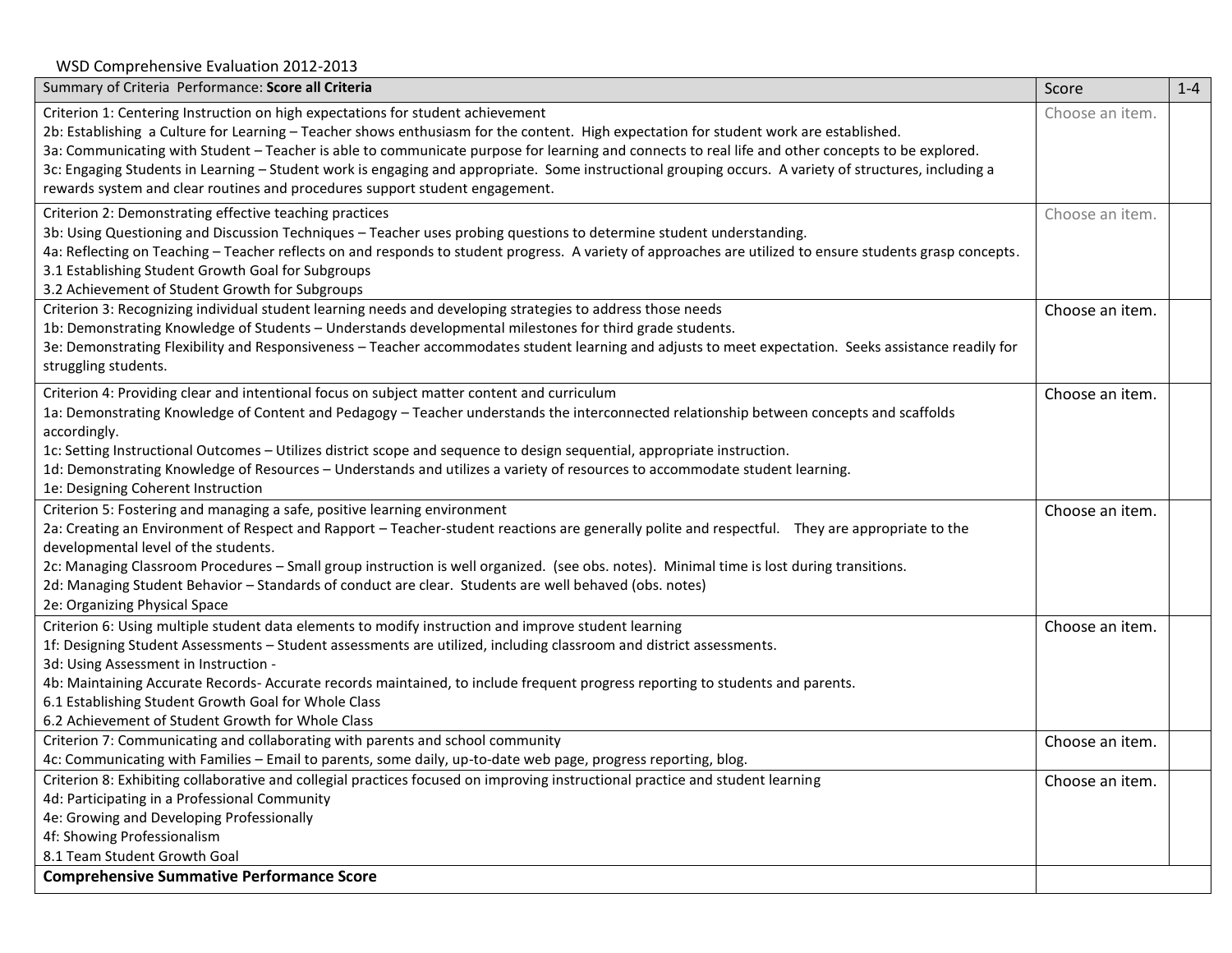| Comprehensive Summative Evaluation                     |                 |  |
|--------------------------------------------------------|-----------------|--|
| <b>Student Growth Components: Score all Components</b> |                 |  |
|                                                        |                 |  |
| Component 3.1                                          | Choose an item. |  |
| Establishing Student Growth Goal for Subgroup          |                 |  |
| Component 3.2                                          | Choose an item. |  |
|                                                        |                 |  |
| Achievement of Student Growth for Subgroup             |                 |  |
|                                                        |                 |  |
| Component 6.1                                          | Choose an item. |  |
| Establishing Student Growth Goal for Whole Class       |                 |  |
|                                                        |                 |  |
| Component 6.2                                          | Choose an item. |  |
| Achievement of Student Growth for Whole Class          |                 |  |
|                                                        |                 |  |
| Component 8.1                                          | Choose an item. |  |
| <b>Team Student Growth Goal</b>                        |                 |  |
|                                                        |                 |  |
|                                                        |                 |  |
| <b>Comprehensive Student Growth Impact Rating</b>      |                 |  |
|                                                        |                 |  |

| <b>Student Growth Impact Rating</b>       |                                                                     |       |                                                                       | <b>Comprehensive Criterion Summative Score</b> |                                                                  |        |
|-------------------------------------------|---------------------------------------------------------------------|-------|-----------------------------------------------------------------------|------------------------------------------------|------------------------------------------------------------------|--------|
| $5 - 12$                                  | $13 - 17$                                                           | 18-20 | $8 - 14$                                                              | $15 - 21$                                      | 22-28                                                            | 29-32  |
| $Low*$                                    | Average                                                             | High  | Unsatisfactory                                                        | <b>Basic</b>                                   | Proficient                                                       | Distin |
| results in a "Low" Student Growth Rating. | *A teacher with a score of 1 in any of the student growth component |       |                                                                       |                                                | A teacher with a summative rating of "Distinguished" and a "Low" |        |
|                                           |                                                                     |       | Cuculate Inspect Detinguilly resolved a question deting a fillustical |                                                |                                                                  |        |

| <b>Student Growth Impact Rating</b>                                                                              |           |       | <b>Comprehensive Criterion Summative Score</b> |              |                                                                                                                                                  |                |
|------------------------------------------------------------------------------------------------------------------|-----------|-------|------------------------------------------------|--------------|--------------------------------------------------------------------------------------------------------------------------------------------------|----------------|
| $5 - 12$                                                                                                         | $13 - 17$ | 18-20 | $8 - 14$                                       | 15-21        | $22 - 28$                                                                                                                                        | 29-32          |
| $Low*$                                                                                                           | Average   | High  | Unsatisfactory                                 | <b>Basic</b> | Proficient                                                                                                                                       | Distinguished* |
| *A teacher with a score of 1 in any of the student growth component<br>results in a "Low" Student Growth Rating. |           |       |                                                |              | A teacher with a summative rating of "Distinguished" and a "Low" student<br>Growth Impact Rating will receive a summative rating of "Proficient" |                |